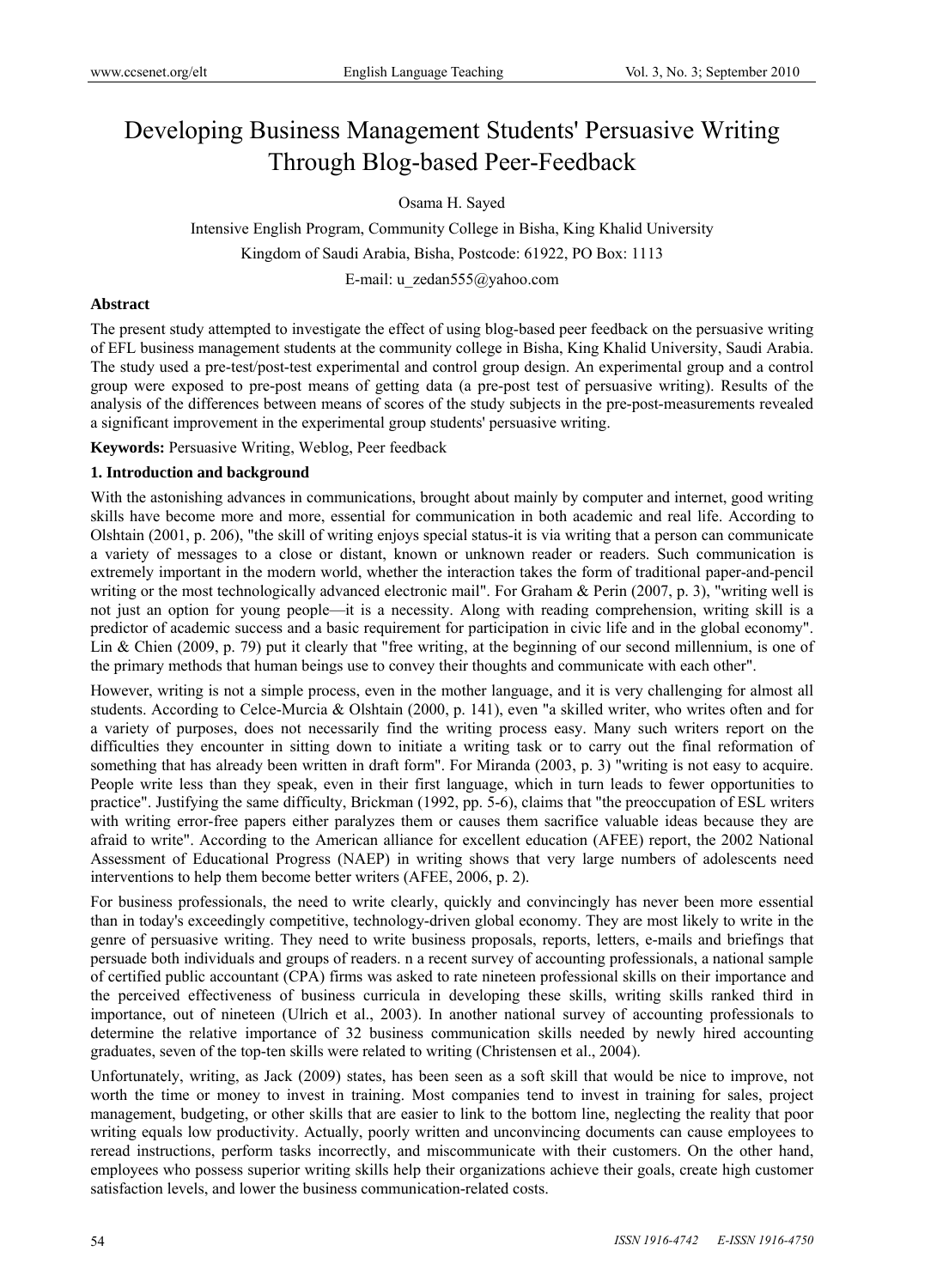Reviewing features of the Web 2.0 era, it is found that blogging is the best-received feature. Blogs or weblogs have many advantages for all users over other internet tools. They are easy and quick to create; readers can often respond through a "comments" feature, no knowledge of HTML is needed, easily linked and crosslinked to other websites to create larger on-line communities and above all, they can be free or very low-cost to create.

In the educational setting in general, and in language teaching and learning in particular, blogs have become extremely popular owing to their multi merits. According to Fellner & Apple (2006), using Blogs in EFL/ESL teaching and learning meets seven criteria of task appropriateness; blogs provide students with real *learning* opportunities and they *fit* with students' interests and varying English levels. Blogs also meet a third criterion, *meaning*, as the students are responsible for making sure to write their blog entries clearly enough for their classmates to understand. In addition, blogs provide both students and teachers with *authentic* tasks. The fifth criterion, which is *impact*, is also met, as the blogs provide students not only with opportunities to acquire and use new vocabulary but also with new and useful computer skills. Blogging meets the criterion of *practicality* in that it imposes no extra financial burden on either the university or the students. Finally, blogs met the criterion of *enhancement* in that they are much more practical to use than paper-based diaries. For Wu (2006), using blogs in TEFL has tremendous advantages to both EFL teachers and students; they have the potential to be a truly transformational technology in that they provide a teaching and learning stage where students enjoy a high level of independence and good opportunities for greater interaction with peers and the teacher conducts his teaching with high efficiency.

In contrast to traditional classroom settings, blogs can be very effective in many ways. First, helping students to communicate and collaborate with each other in the target language outside the confines of the classroom. Second, having the freedom to choose where and when they want to work. Third, expressing their thoughts at their own pace and in their own space. Fourth, supporting cooperative and autonomous learning. Fifth, encouraging ownership and responsibility on the part of students through self-publishing (Godwin-Jones, 2003; Edwards & Mehring, 2005; Anderson, 2006; Jones, 2006; Mynard, 2007; Sun, 2009).

The adoption of competency-based learning and engaging students in active learning by completing authentic assignments resulted in an exponential increase in teachers' workloads. At the same time, it is commonly agreed upon that, providing students with frequent and detailed feedback on their work is something essential for the process of learning. Unfortunately, the increase in teachers' workloads together with the large numbers of students imposed additional, and sometimes unmanageable, administrative burden on the teachers (Mulder & Pearce, 2007). This, in turn, has led to a situation where students simply do not get feedback on many or even most of their assignments and if there is any, it is often scanty and arrives too late for the students to revise the assignments before turning them in.

In this respect, many researchers stress the potential benefits of using peer feedback for EFL/ESL writers, as well as, writing teachers. According to Lundstrom (2006), peer feedback for second language learners provides students with the opportunity to use language in a meaningful way. For Lin & Chien (2009, p. 79), "when students are authorized to take on the role of the editor for their peer's papers to carry out the correction process, they seem to be more confident and motivation-stimulated in their writing courses". While feedback from other students may not be as authoritative as from an expert teacher, it is available in greater volume and with greater immediacy (De Volder et al., 2007).

However, class time is always limited for giving and taking feedback among students and some students, especially the shy or the less confident ones, avoid giving critical feedback before their colleagues inside the classroom. To overcome these problems, Hall (2006) claims that weblogs are the primary vehicle for students to reflect and give each other feedback on what was presented in class. Supporting this claim, Doris (2009) declares that weblogs are potentially valuable tools for peer-feedback. Ertmer et al. (2007), state that despite students' preferences for instructor feedback, online peer feedback is very valuable and, more importantly, online peer feedback not only reinforces students' learning but enables them to achieve higher understanding. Ernst (2005) puts it clearly that being engaged in a non-threatening environment in weblogs, EFL/ESL students have the opportunity to explore many challenging topics. They also are encouraged to take risks without primarily focusing on grammatical form. According to Sun (2009), by reducing social-context clues such as gender, race, and status, and nonverbal cues such as facial expressions and body language, computer-mediated communication (CMC) provides a safer and a more relaxed environment for language learners.

# **2. Context of the problem**

As can be understood, blogs have become very popular in the past few years. They have been supported more and more as a medium of teaching and learning, not only for native speakers, but for EFL/ESL learners as well. At the same time, the researcher, as an EFL instructor, noticed that business management students at the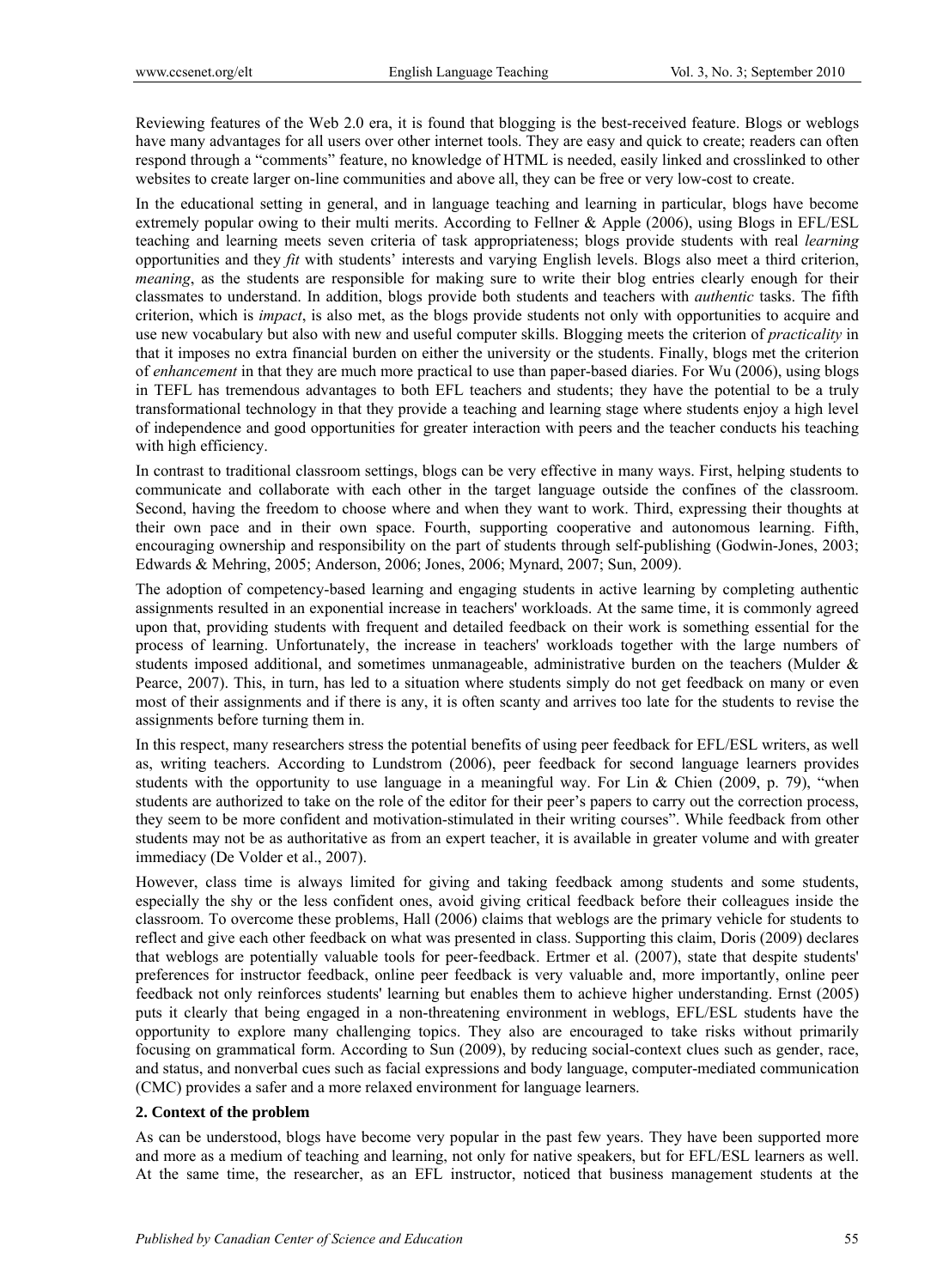community college in Bisha, King Khalid University, Saudi Arabia, where he works, suffer from poor writing skills. When they are asked to write a letter or a business proposal for example, during the writing class, their writing is often poor and unconvincing and lacks the needed persuasive techniques. In an attempt to solve this problem, the present study tries to investigate the effect of using blog-based peer feedback on students' persuasive writing.

#### **3. Statement of the problem**

Business management students at the community college in Bisha, King Khalid University, Saudi Arabia, suffer from poor persuasive writing skills. Hence, the present study is an attempt to investigate the effect of using blog-based peer feedback on their persuasive writing. More specifically, the study attempts to answer the following question:

*3.1 What is the effect of using blog-based peer feedback on the persuasive writing of EFL business management students at the community college in Bisha, King Khalid University, Saudi Arabia?* 

#### **4. Hypotheses of the study**

#### The researcher hypothesizes the following:

*4.1 There is no statistically significant difference between the mean scores obtained by students of the experimental group and those of the control group in the pre-test of persuasive writing.* 

*4.2 There is a statistically significant difference favoring the experimental group between the mean scores obtained by students of the experimental group and those of the control group in the post-test of persuasive writing.* 

#### **5. Literature review**

In this review of literature, a discussion of the available previous research related to three main topics is presented; face-to-face peer feedback in language teaching and learning, online peer feedback in language teaching and learning, and using weblogs in language teaching and learning.

#### *5.1 Face-to-face peer-feedback in language learning*

In language teaching, in general, and in the teaching of writing in particular, face-to-face peer-feedback, in which students exchange their work and comment on each other has been shown to be valuable. Peer review is not a new educational practice. The most important of the merits of peer learning is that it offers the opportunity for students to learn from each other and it provides a learning experience that is qualitatively different from the usual teacher-student interactions (Saunders, 2005). It also plays an important role in motivating students as it informs them about the degree of their learning and it enables them to distinguish between accepted and unaccepted forms of communication in the target language (Alavi & Kaivanpanah, 2007).

The potential role of face-to-face peer-feedback in teaching and learning in secondary, as well as, higher education has been examined and discussed extensively in literature. Gielen et al. (2010) examined whether peer feedback can be a substitute for teacher feedback and which measures can be taken to improve its effectiveness. Results revealed that there is no significant difference between peer feedback and teacher feedback; both are of the same importance for the development of students' writing skills. The study of Lin & Chien (2009) focused on investigating effectiveness of peer feedback on the writing of English majors from communal, cognitive, cooperative and pedagogical perspectives. Results indicated that most participants believed that peer feedback positively assisted their learning in English writing. Lundstrom 's (2006) study attempted to investigate the benefits of peer review to the reviewer, or the student giving the feedback, in the field of second language writing; which is more beneficial to improving student writing: receiving or giving peer feedback. Results showed that the treatment groups, which focused solely on reviewing peers' writing, made more significant gains in their writing than the control groups.

# *5.2 Online peer-feedback in language learning*

With the growing interest in online learning in general, there is an equivalent growing interest in various forms of online assessment and feedback. Compared to face-to-face oral or written, online peer-feedback proved to have many advantages. Rourke et al. (2008) conducted two case studies, which showcase two approaches to using peer review to teach coursework masters students how to write a research paper in arts administration; the first case study used the anonymous and random online calibrated peer review (CPR) while the second used computer mediated peer review (CMPR) within the discussion forum. Results indicated that online peer review is a useful tool for assisting students towards writing a successful research paper, particularly when students are provided with specified assessment criteria, grade-ranking system and set deadlines. It helps them to take responsibility for their own learning process, to value the opinions of others, and to improve their time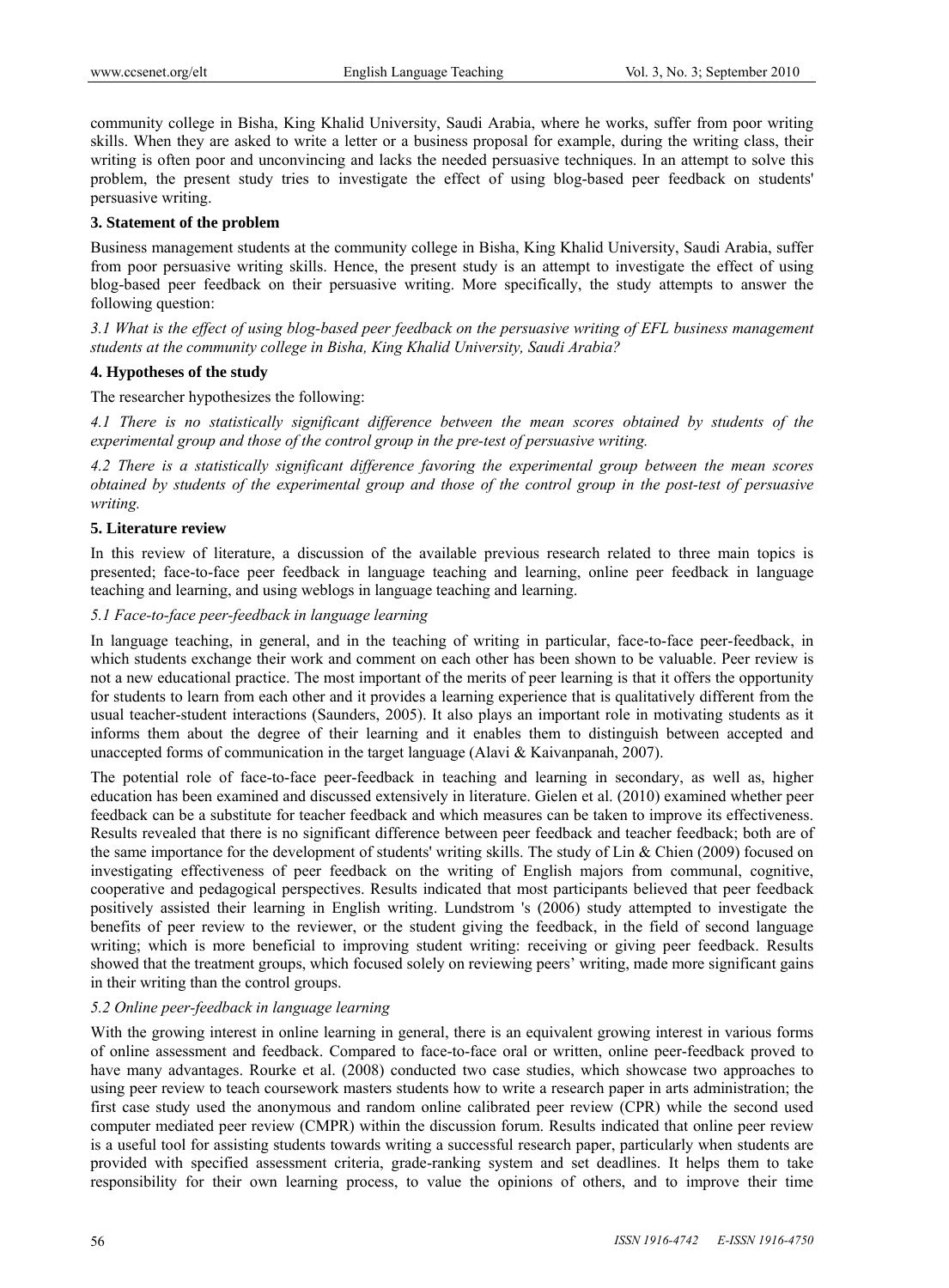management as they work collaboratively towards a common goal. Ware & O'Dowd (2008) explored the impact of online peer feedback on language development among English and Spanish learners in weekly asynchronous discussions. Pedagogical implications of this study included the need to situate peer feedback on form within current models of telecollaboration and to assist students in using feedback strategies. In an exploratory study, Ertmer et al. (2007) examined the use of an innovative instructional approach for online learning peer feedback. This study examined students' perceptions of the perceived value of giving and receiving peer feedback, specifically related to the quality of discussion postings, in an online course. Results indicated that despite students' preferences for instructor feedback, the quality of students' postings was maintained through the use of online peer feedback.

Guardado & Shi (2007) reported an exploratory study of English as a second language (ESL) students' experiences of online peer feedback. The study showed that online peer feedback, while eliminating the logistical problems of carrying papers around, retains some of the best features of traditional written feedback, including a text-only environment that pushes students to write balanced comments with an awareness of the audience's needs and with an anonymity that allows peers to make critical comments on each other's writings. An intervention of face-to-face class discussion with teacher's guidance to clarify comments in question is suggested to maximize the effect of online peer feedback. Ho  $\&$  Savignon (2007) examined the use of face-to-face peer review and computer mediated peer review in an EFL academic writing context. Responses to the Likert-scale items suggested that although learners accepted both peer review modes, they had more favorable attitudes toward face-to-face peer review than computer-mediated peer review.

The purpose of Lu & Bol's (2007) experiment was to compare the effects of anonymous and identifiable electronic peer review on college student writing performance and the extent of critical peer feedback. Results showed that students participating in anonymous e-peer review performed better on the writing performance task and provided more critical feedback to their peers than did students participating in the identifiable e-peer review. Mulder & Pearce's (2007) study reported on an initial trial in which they administered peer review using PRAZE - an online system –that allows the distribution and anonymous exchange of work between students in an educational setting to be automated. Surveys indicated that the opportunity to participate and benefit from peer review was broadly appreciated by students.

Wu's (2006) study investigated EFL adult learners' reactions to peer review and teacher feedback in composition class. Both the peer review and teacher feedback were given and transmitted via the web to learners' blog. While teacher feedback appeared to lead to both positive and negative revisions, depending on learners' attitudes and English proficiency, a significant proportion of the peer review did not serve a linguistic function to give meaningful and constructive comments but serve a pragmatic function to give complimentary praise or blessings. In their experimental study, (Bauer & Figl, 2006) explored the quality and kind of feedback given in a peer-reviewing task. The study analyzed the differences between the face-to-face and the online setting. Results showed that students commented on fewer topics in the online version but described them in more detail than in the paper version. In addition, the online version was experienced as time-efficient and easy to fill out, while students found it significantly easier to express feedback in the paper version.

# *5.3 Using weblogs in language teaching and learning*

In a very recent descriptive study, Ennis & Gambrell (2010) concluded that there is no difference in the utilization of weblog and podcast technology for school related purposes between faculty and millennial students in a selected teacher education department, and that weblogs and podcasts enhance learning experience. Sun's (2009) study aimed at verifying the argument that extensive practice on blogs can constitute an integral part of instruction, and that blogs enable students to structure their thoughts. This study used voice blogs as a platform for an extensive study of language learners' speaking skills. Results revealed that students (a) developed a series of blogging stages, including conceptualizing, brainstorming, articulation, monitoring, and evaluating, and used a wide variety of strategies to cope with blogging-related difficulties, and (b) perceived blogging as a means of learning, self-presentation, information exchange, and social networking. Findings also suggest that blogs can constitute a dynamic forum that fosters extensive practice, learning motivation, authorship, and development of learning strategies. Namvar et al.'s (2009) study aimed at studying the effect of web- based learning (weblog) by problem solving approach on English Literature student's reflective thinking. Data analysis showed that weblog based learning positively affected the development of student's reflective thinking.

Doris's (2009) study investigated the extent to which blogs can facilitate peer feedback in an advanced German language class. Results indicated that blogs are potentially valuable tools for peer feedback, but entail the need to address specific issues regarding the choice of CMC tool for feedback tasks, training in the use of interactive online tools and the roles of teachers and students.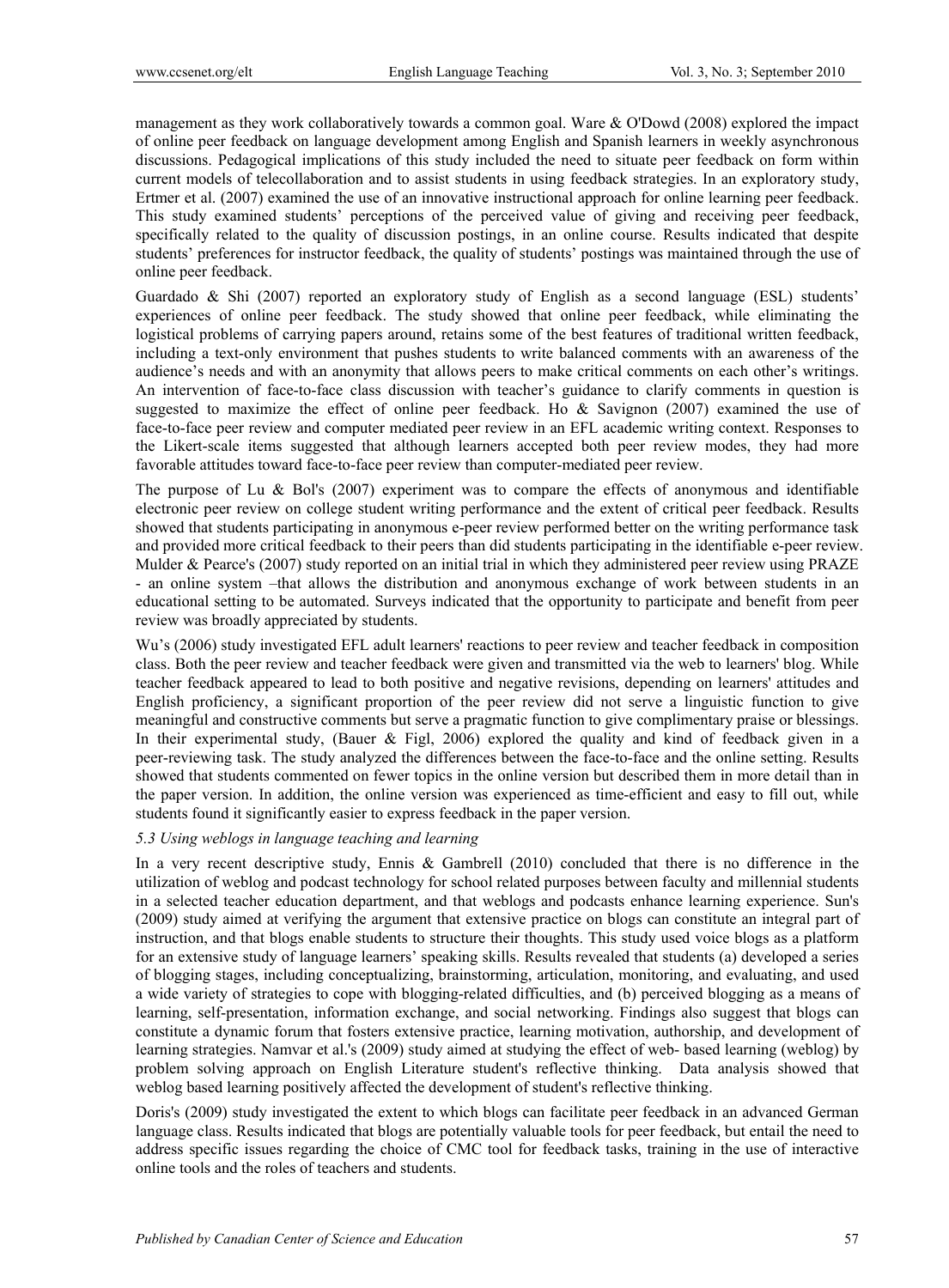Mynard's (2007) study draws on data collected from female college students who kept voluntary blogs in their free time throughout a semester they spent studying English in the UK. The findings suggested that blogs could be one tool for educators to use in order to encourage students to reflect on their learning. The purpose of Jones's (2006) study was to introduce blogging into a community college ESL writing class and to examine the significance of its use for the process writing approach. Results came congruent with previous research on technology and second language writing. Blogging proved to be an effective tool for the writing process approach as evidenced by the numerous benefits for its use that outweighed the drawbacks. Blogging facilitated the students' critical thinking skills; affected the quality of students' writing; provided examples of feedback and entries for the students to read, model, and from which to learn; facilitated meaningful learning for students; gave students a purpose for writing; and motivated students' writing and interaction by publishing for an authentic audience.

Fellner & Apple (2006) utilized student blogs in an integrated CALL program for low proficiency, low motivation university language learners. Learner gains in writing fluency were described by comparing the number of words and word frequency levels in student blogs at the beginning and at the end of the program. Results indicated that blog-based learning positively affected students' writing fluency.

In a phenomenological study, Xie and Sharma (2004) interviewed nine doctoral students who maintained Weblogs in a graduate course. Initial data analysis indicated that participants found Weblogs helpful for learning, reflecting, and building a sense of community. However, participants expressed concerns over the lack of structure for Weblog usage and the public nature of the reflective process.

#### **6. Method and procedures**

#### *6.1 Participants:*

Twenty-seven EFL business management students at the community college in Bisha, King Khalid University, Saudi Arabia, volunteered to participate in this study. Students shared some common characteristics as they are all of average ages ranging from 18 to 20 years old, from the same Saudi culture, and with homogeneous English learning backgrounds. All students had personal computers or laptops and they had access to internet. In addition, all of them were skilled at using computer and navigating the internet. After excluding drop out the number of the students who successfully completed the experiment was 20 students. They were randomly assigned, either to experimental or to control group.

# *6.2 Experimental design*

The study used a pre-test/post-test experimental and control group design. An experimental group and a control group were exposed to pre-post means of getting data (a pre-post test of persuasive writing). The experimental group practiced persuasive writing giving and receiving peer feedback through a class blog, while the control group practiced persuasive writing giving and receiving face-to-face peer feedback among all members of the group inside the classroom.

# *6.3 Tools of the study*

In order to achieve the objective of the present study, the following tool was prepared by the researcher;

6.3.1 Pre-post persuasive writing test (see appendix 1)

6.3.1.1 Objective of the test

Based on the main objective of the study, the present test aimed at measuring the persuasive writing skills among EFL business management students at the community college in Bisha, King Khalid University, Saudi Arabia.

# 6.3.1.2 Construction of the test

This test was of the essay type. The test in its final form consisted of two writing prompts; one for the pretest and the other for the posttest. For each prompt, subjects were asked to write a five-paragraph essay.

#### 6.3.1.3 Scoring

The researcher developed a 5-point scoring rubric for scoring this test (see appendix 2). Five main areas were specified to be measured through this rubric. Each area represented a main criteria of persuasive writing; the first area was about *statement of position,* the second was about *reasons supporting the stated position*, the third was about *anticipating opposing viewpoints or reasons against that position*, the fourth was about *writing organization* and the fifth was about *writing conventions*.

#### 6.3.1.1 Nature of the scoring system

Two raters scored each student's paper. Raters independently rated the student's writing on five criteria of persuasive writing. These criteria of persuasive writing should be present in the student's writing. They are;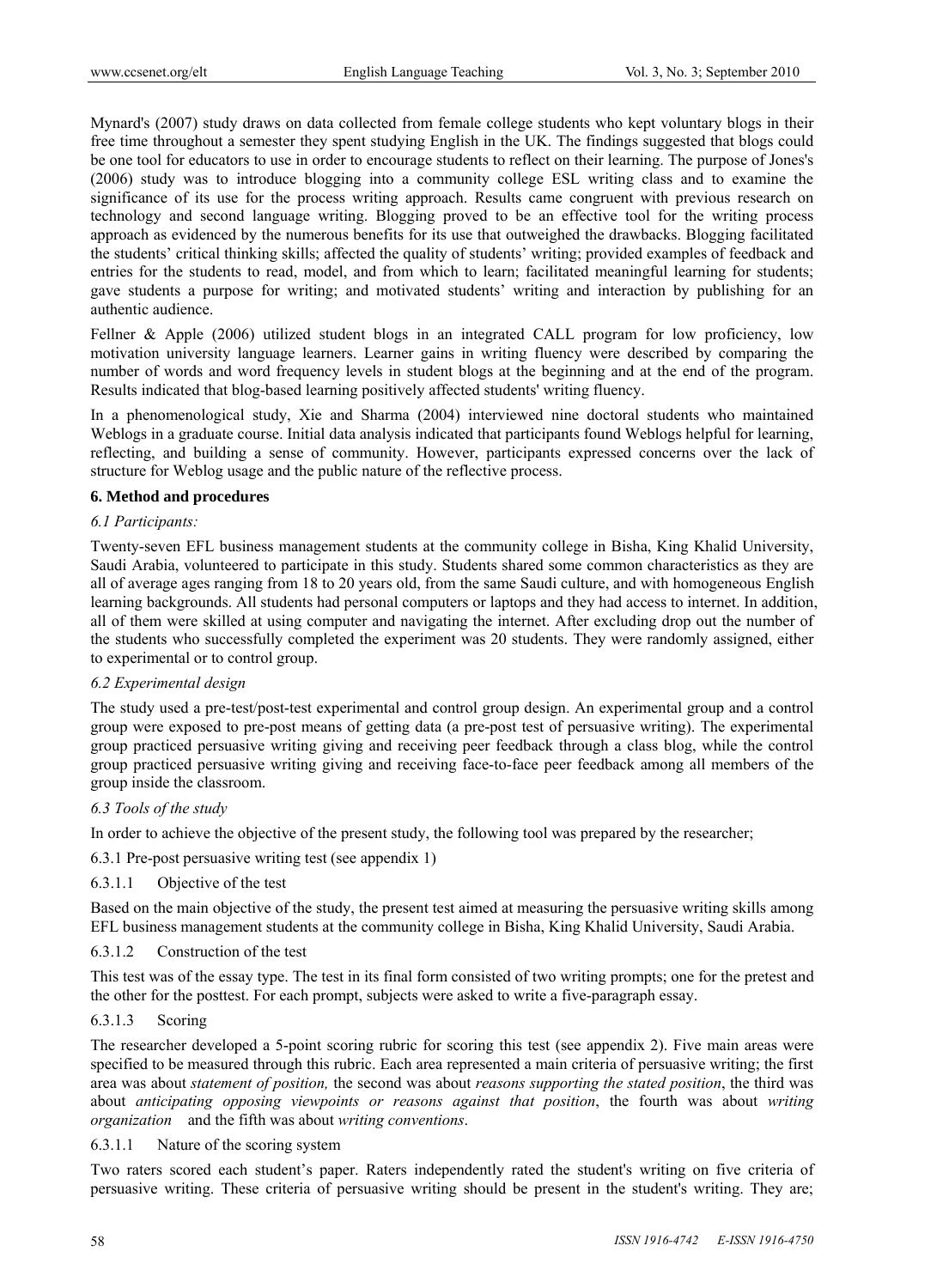statement of position, reasons supporting the stated position, anticipating opposing viewpoints or reasons against that position, writing organization, and writing conventions. Thus, a student's final score on this test was the mean score given by the two raters. The scoring system was analytic. Analytic scoring simply means that more than one area of a paper is evaluated. Each area itself was scored holistically. The score assigned expresses the test rater's overall impression of the student's command of the components of each area.

# 6.3.1.2 The score scale

The score scale is a five-point scale. Each one of the five specified areas of persuasive writing is evaluated separately and assigned a score of "0"(lowest), "1," "2," "3," or "4"(highest). The scale is a continuum representing a range of quality. Each score point on the continuum is defined by area-specific scoring guidelines. Thus, the test maximum score of the test was 20 marks.

6.3.1.3 Area-specific scoring guidelines

6.3.1.3.1 Area (I): statement of position;

The student takes a position or makes a claim and explains why it is debatable or argumentative. (Weight  $= 4$ )

6.3.1.3.2 Area (II): reasons supporting the stated position;

The student provides clear, accurate, strong and sufficient reasons to support his position or his claim. (Weight = 4)

6.3.1.3.3 Area (III): anticipating opposing viewpoints or reasons against that position;

The student anticipates opposing viewpoints or reasons against his claim or his position and he addresses them successfully and thoroughly. (Weight  $= 4$ )

6.3.1.3.4 Area (IV): writing organization;

The student's writing is clearly developed and well organized; it has a convincing opening, strong informative body and satisfying conclusion. Paragraph format is appropriate. (Weight  $= 4$ )

6.3.1.3.5 Area (V): writing conventions;

The student's writing exhibits no grammatical, spelling, or punctuation errors. It consistently, exhibits variety in sentence structure and accuracy in word choice. (Weight  $= 4$ )

# 6.3.1.4 Test validity

To decide content and face validity, four persuasive writing prompts and a 5-point scoring rubric were prepared by the researcher and shown to a panel of TEFL experts. After revising the test according to the comments of the experts, the final form consisted of two writing prompts; one for the pretest and the other for the posttest. Thus, the test was approved as a valid and appropriate tool for measuring business management students' persuasive writing.

# 6.3.1.5 Test reliability

Two different ways were used to calculate the reliability of the present test;

# 6.3.1.5.1 Reliability of the tool

The reliability of this test was estimated by administering it to a piloting group of business management students, in two separate sessions (a test re-test method). After that, a coefficient of stability was decided on by calculating the correlation between the students' scores on the two administrations using Pearson product moment correlation formula. The reliability of this test was found  $(r = .80)$  which is considered a sound value for such tests.

# 6.3.1.5.2 Inter-rater reliability

The reliability of this test was also estimated by administering it to the same piloting group. The researcher and another trained rater of his TEFL colleagues rated the writings of the pilot group students on the test scoring rubric. Correlation between scores of the researcher and his colleague was calculated. The reliability coefficient for the persuasive writing test was found  $(r = 87)$ . This value indicates that this persuasive writing test is reasonably reliable.

# 6.3.1.6 Test duration

The duration of this test was calculated while administering it to the pilot group for estimating its reliability. The average time for finishing this test was found to be (30) minutes. Accordingly, (30) minutes were decided on to be the optimum time for finishing this test.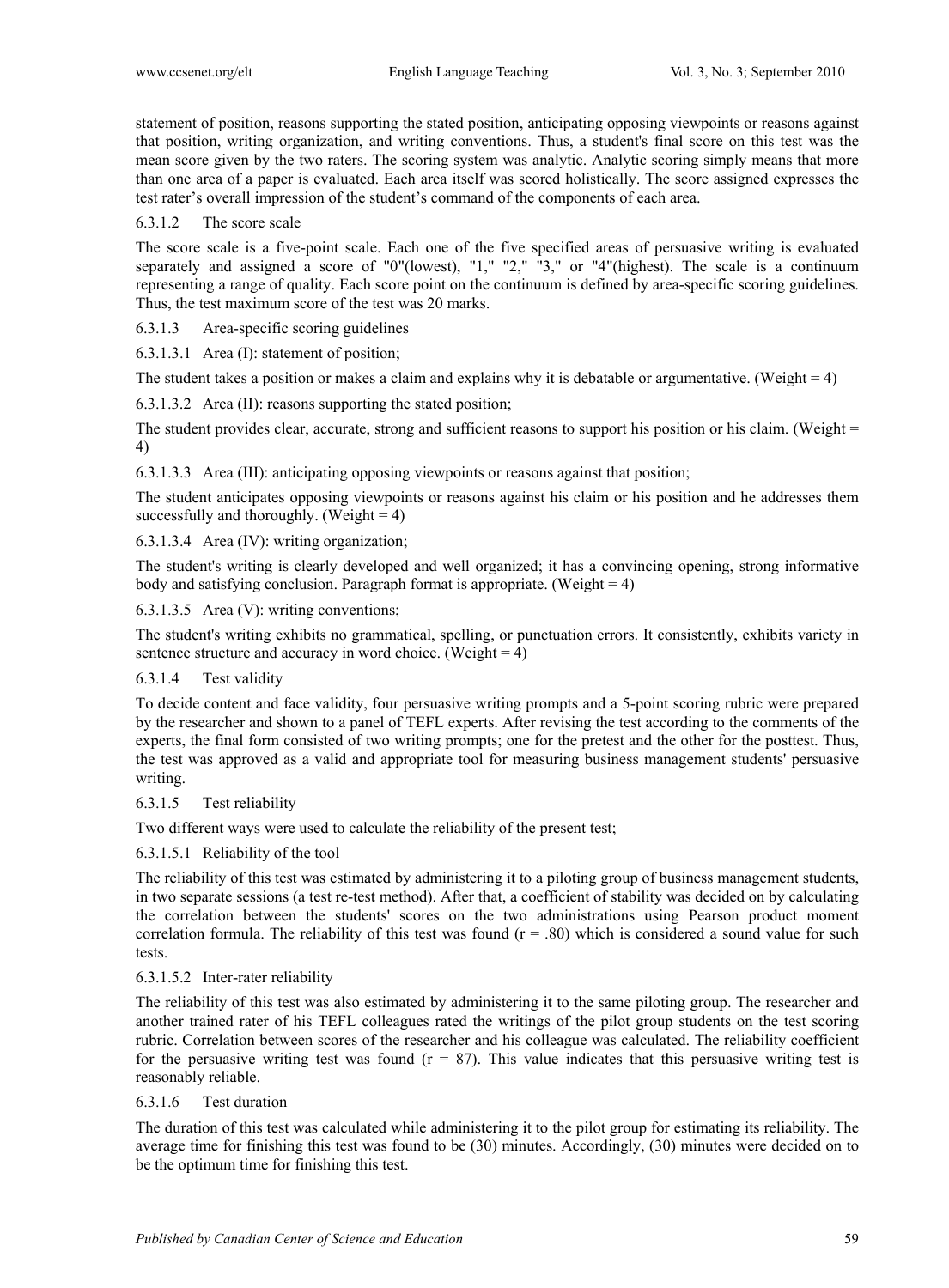# *6.4 Pre-testing*

On 1<sup>st</sup> February, 2010, before starting the treatment, the persuasive writing test was administered, as a pretest, to level two business management students, the participants of the this study, in order to pre-assess their persuasive writing skills. The test was administered inside the classroom, during a regular writing class, under the direct supervision of the researcher.

#### *6.5 Treatment*

A week prior to the treatment, in two 50-minute sessions, students of the two groups were reminded of the particular format followed in writing a persuasive essay. They were given a handout of the persuasive writing scoring rubric used in this study, and they were given detailed oral instructions on how it is used in evaluating their essays. They were also informed that this rubric is useful and helpful for them, as knowing what makes an essay strong before the student begins writing will help him produce a better overall essay. In addition, students were given a handout of the peer feedback worksheet, used in the treatment, and they were instructed and trained on how to use it in giving feedback and comment on their peers' writings.

The treatment was conducted from 2<sup>nd</sup> February to 29<sup>th</sup> March 2010, two 50-minute sessions per week, with students of the control group  $(n=10)$  giving and receiving feedback inside the classroom among group members, and the experimental group (n=10) giving and receiving feedback through a class blog. Eight persuasive writing prompts were worked upon throughout the eight weeks of the treatment; one assignment per week.

In order to guarantee that every student in both groups has the opportunity to give and take feedback from as many different peers as possible, during the eight weeks of the treatment, students in each group were given numbers from one to ten, and they were paired as shown in table (1).

According to the setting shown in table (1), each student was allowed to give and take feedback from at least three different peers (one at a time). For example, student no. 1, in both groups, was paired with students 2, 6, and 10 of his group; and student no. 7, in both groups, was paired with students 2, 4, 6, and 8 of his group …etc.

Students in the control group were given a handout of the persuasive essay-writing prompt of the week. They were given one session every week for writing and the following session was devoted to face-to-face peer feedback in which they exchange drafts for feedback and comment. They were provided with a printed peer feedback worksheet and they were asked to read their peers' essays, and then give their feedbacks on their peers' writings by giving thoughtful and thorough responses to the questions on that worksheet. After getting feedback from their peers, students were allowed sufficient time to make modifications, corrections, additions, and deletions before submitting their essays to the researcher for grading.

For students of the experimental group, the persuasive essay-writing prompt of the week was posted by the teacher on the class blog. After they were given the link to the class blog, they were asked to write their essays at home or in the computer lab at the college and then post them for their peers to give and take feedback through the class blog according to the setting mentioned above. An online peer feedback worksheet, the structure of which was the same as the printed one was posted on the class blog for the experimental group students. According to this worksheet, experimental group students were asked to read their peers' posted essays, then post their feedbacks and comments on their peers' writings by giving thoughtful and thorough responses to the questions on that worksheet. Students' essays and feedbacks were all posted with the students' names**.** In addition to working in dyads, experimental group students had the option of reading all the posted essays and feedbacks of their colleagues, downloading them and/or printing them out. Certainly, students were allowed full time, as they work at home, to make required modifications, in the light of their peers' posted feedbacks, before posting their essays to the researcher for grading.

## *6.6 Post-testing*

On 3<sup>rd</sup> April, 2010, after finishing the treatment, the persuasive writing test was re-administered, as a posttest, to level two business management students, the participants of the this study, in order to post-assess their persuasive writing skills. The test was also re-administered inside the classroom, during a regular writing class and under the direct supervision of the researcher.

# *6.7 Statistical analysis of data*

After finishing post-testing procedures, a "t" test for small samples was used to analyze the differences between means of scores of the study participants.

# **7. Findings and discussion**

Following is a discussion of the results obtained. Scores of the subjects in the pre and the post measurements of persuasive writing were compared. Results of comparisons revealed a significant improvement in experimental group students' persuasive writing.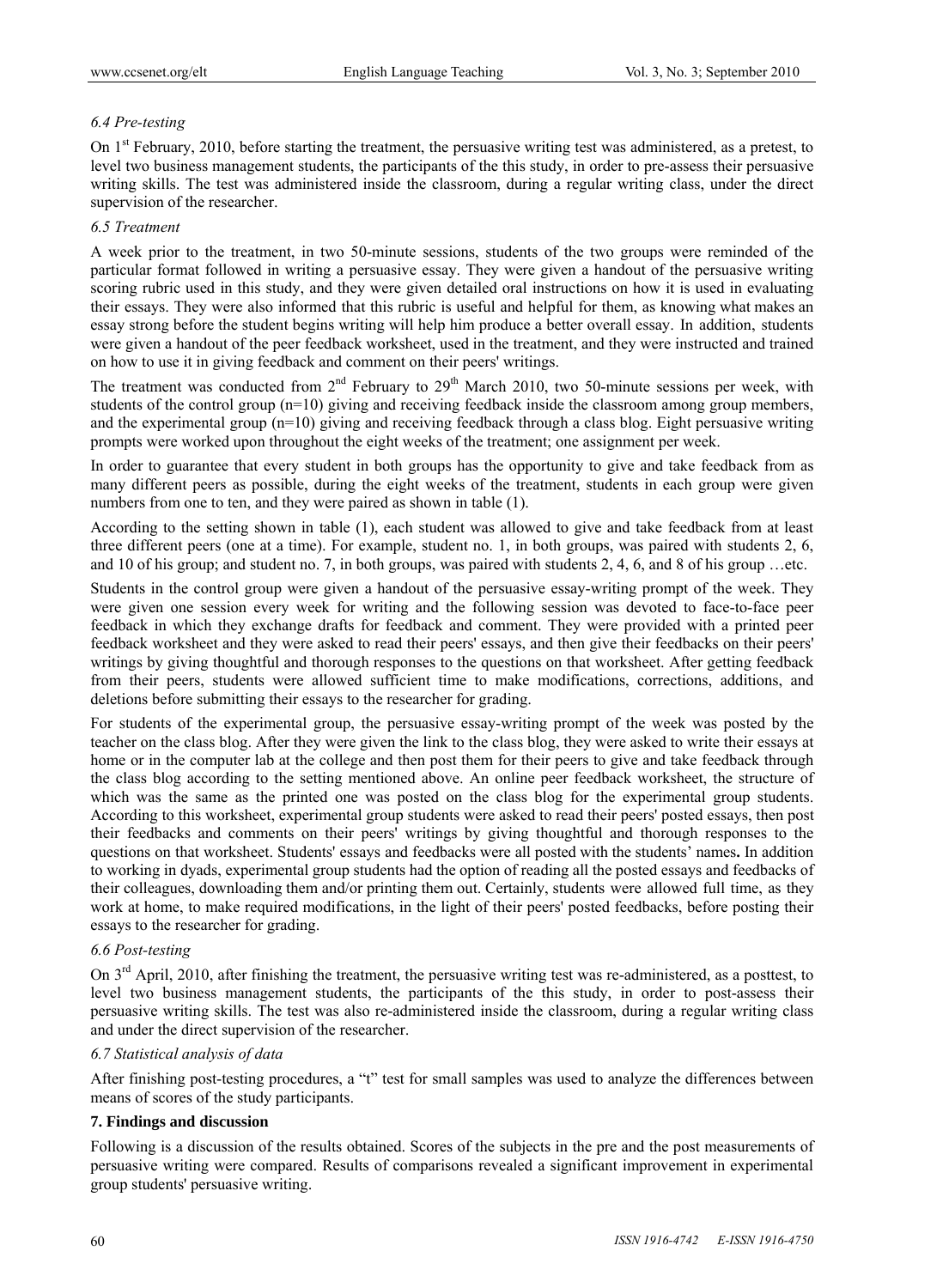# *7.1 Testing the first hypothesis*

The first hypothesis stipulated, *"There is no statistically significant difference between the mean scores obtained by students of the experimental group and those of the control group in the pre-test of persuasive writing"*. Table (2) shows a comparison of the mean scores of the experimental group students and those of the control group in the pre-test of persuasive writing. According to this table, there is no statistically significant difference between the mean scores of the two groups. Thus, the first hypothesis was affirmed.

# *7.2 Testing the second hypothesis*

The second hypothesis stipulated, "*There is a statistically significant difference favoring the experimental group between the mean scores obtained by students of the experimental group and those of the control group in the post-test of persuasive writing"*. Table (3) shows a comparison of the mean scores of the experimental group students and those of the control group in the post-test of persuasive writing. According to this table, there is a statistically significant difference between means of scores obtained by students of the experimental group and those of the control group in the post-test of persuasive writing. These differences are in favor of the experimental group students. The experimental group students got a higher mean (15.0500) than that obtained by students of the control group (12.7500). The result of the t-test shows that t-value  $=$  (-4.87) and the difference is significant at (0.01) level.

These findings affirm the second hypothesis and indicate that the experimental group outperformed the control group in the posttest of persuasive writing. The superiority of the experimental group over the control group is attributed to the effectiveness of the blog-based peer feedback that the experimental group students received on their persuasive writing.

The findings of the present study are compatible with the results of (Fellner & Apple, 2006; Jones, 2006; Mynard, 2007; Namvar et al., 2009; Sun, 2009), who investigated the effectiveness of utilizing weblogs in EFL/ESL language learning. Results of these studies, together with the present one, indicated that Blogging, not only, facilitated language learning, but encouraged students to reflect on their learning and to structure their thoughts.

These findings are in line with the results of many of the previous studies that investigated the effectiveness of using online peer feedback on language learning (Bauer & Figl, 2006; Wu 's , 2006; Ertmer et al., 2007; Guardado & Shi, 2007; Ho & Savignon, 2007; Lu & Bol, 2007; Rourke et al., 2008; Ware & O'Dowd, 2008; Doris, 2009; among others). Results of these studies, together with the present one, indicated that using online peer feedback, as opposed to, face-to-face, could be very beneficial in developing foreign/second language writing.

Actually, through weblogs, EFL business management students were encouraged to trust their own linguistic abilities and they had the opportunity to write freely and express themselves in a relaxed and non-threatening environment. Keeping in mind that their essays were going to be published online for authentic readers, as well as, EFL colleagues who would comment on their postings, students wrote more carefully.

It is clear that, the corrections that EFL business management students in the experimental group received from their peers through the weblog had a greater impact on their persuasive writing than normal face-to-face feedback. These corrections were done in a far more personalized and unthreatening manner, as they were freed from the embarrassment to comment on their peers' writings in traditional classroom face-to-face peer feedback.

Above all, according to the norms of appropriateness in the Arabic and Islamic culture, being too direct in telling someone face-to-face about his mistakes sounds aggressive and impolite. In addition, this culture places a strong value in listening and silence in traditional classrooms. Consequently, in using weblogs, business management students, experienced s a suitable and a face-saving environment in which they give and receive feedback on their writings from their peers that resulted in an immense improvement in their persuasive writing.

# **8. Conclusions**

The present study attempted to investigate the effect of using blog-based peer feedback on the persuasive writing of EFL business management students at the community college in Bisha, King Khalid University, Saudi Arabia. Results of the analysis of the differences between means of scores of the study subjects in the pre-post-measurements revealed a significant improvement in the students' persuasive writing. This improvement was attributed to the effectiveness of using blog-based peer feedback. These results indicate that blog-based peer feedback is a valuable means for improving students' writing and increasing their confidence as EFL writers. Blogs could be an important forum not only for language improvement but also for social interaction, cooperative learning and negotiation of meaning.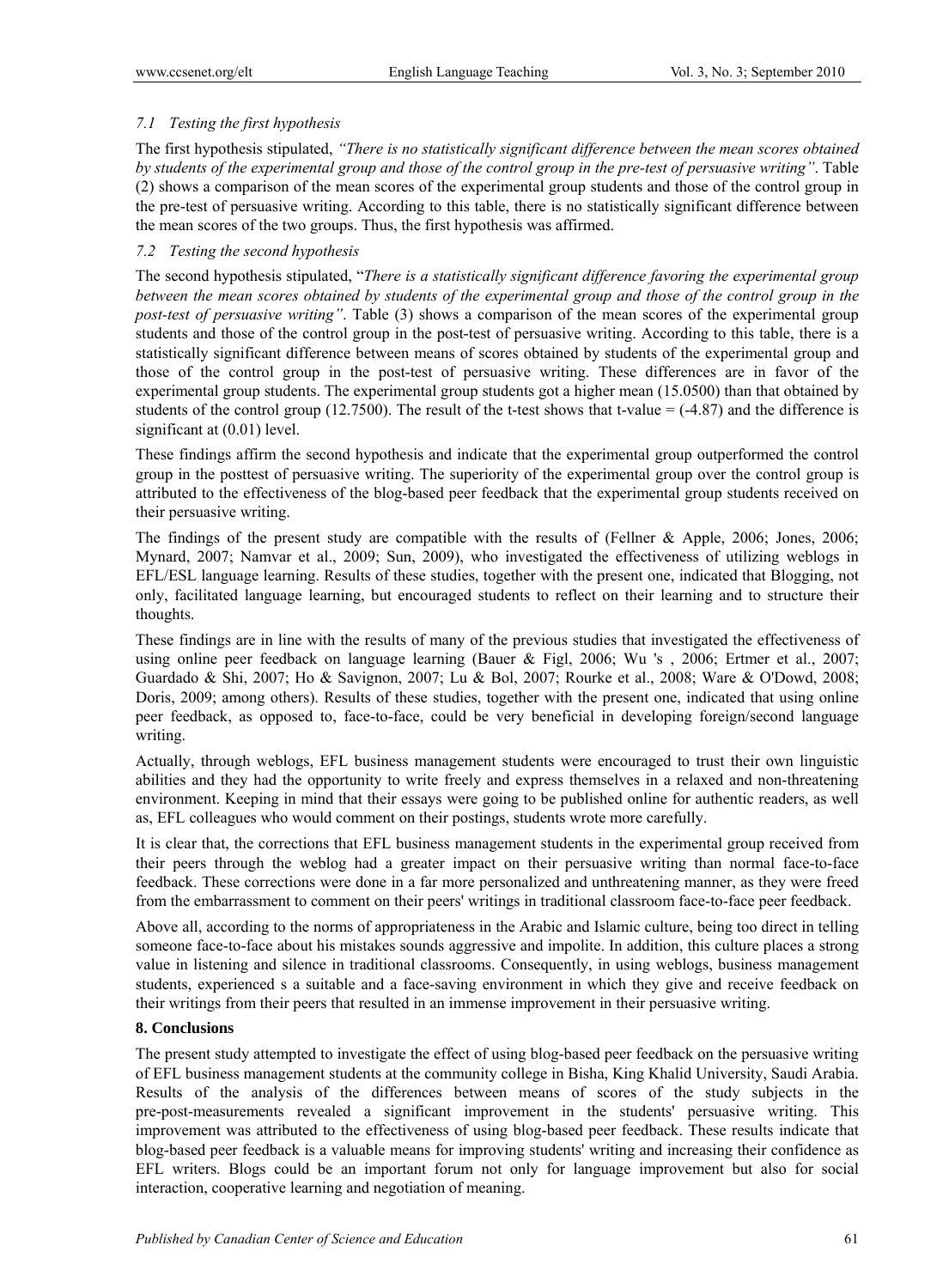# **9. Implications**

In the light of these findings, some important pedagogical implications related to teaching in general and the teaching of composition in particular, are discussed. As for teaching, it is recommended that blog-based peer feedback is to be used in many courses and not only with language courses as it proved a potentially practical way of giving and receiving feedback in our digital age. Teachers should encourage using blog-based techniques other than peer feedback in the teaching of different courses. Students should be encouraged and helped to connect with their peers in other countries through weblogs to give and receive feedback. The relaxed and unthreatening atmosphere offered by weblogs should be better utilized in teaching other language skills and other disciplines especially among shy students. Careful and realistic web-based peer feedback training is urgently needed for students belonging to Saudi, as well as, similar conservative cultures as a preliminary step towards keener and fruitful peer-feedback.

As for the teaching of composition, using blog-based peer feedback in the foreign\second language writing class can expand the audience of the students and allow them to feel that they are writing to more than just their colleagues or their teacher. In conservative societies, where strict gender segregation is enforced and where girls and boys are separated in school, blog-based peer feedback could be an effective tool for the mutual benefit of the two genders and for providing a forum, not only for the development of composition writing, but also for social interaction and negotiation of meaning.

#### **10. Suggestions for further research**

The results of this study can contribute to the literature on the potential values of using the appropriate features of the Web 2.0 era in educational settings. Further research is needed to assess the effectiveness of using the appropriate features of the Web 2.0 era on Arab learners' apprehension of writing in a foreign language and on their confidence as EFL writers. More research is needed to examine the effectiveness of using weblogs, as well as other appropriate features of the Web 2.0 era, in teaching other subjects and in teaching other language skills. Furthermore, future descriptive studies are needed to identify the attitudes of learners with Arabic cultural backgrounds towards using the appropriate features of the Web 2.0 era in education.

#### **References**

American Alliance for Excellent Education (AFEE). (2006). StraightA's: Public education policy and progress. *6*(20), 1-7. [Online] Available: http://www.rss.k12.nc.us/Erwin/tech/Writing\_files/Volume6No20.pdf (January 22, 2010)

Alavi, S., & Kaivanpanah, S. (2007). Feedback expectancy and EFL learners' achievement in English. *Journal of Theory and Practice in Education*, *3*(2):181-196. [Online] Available: http://eku.comu.edu.tr/index/3/2/smohammad\_skaivanpanah.pdf (January 22, 2010)

Anderson, H. (2006). Wisconsin TESOL: Literacy for all. *Teaching English as a Second/Foreign Language Newsletter*, 6(*1*), 1-9. [Online] Available: https://www.uwec.edu/esl/minors/Newsletters/Oct06.pdf (January 22, 2010)

Bauer, C., & Figl, K. (2006). Differences of online and face-to-face peer review regarding type and quality. *Proceedings of the IADIS International Conference on Cognition and Exploratory Learning in Digital Age* (pp. 423-428). Portugal: Lisboa. [Online] Available: http://www.iadis.net/dl/final\_uploads/200608C065.pdf (January 18, 2010)

Brickman, B. (1992, March). *Advertisements in the basic skills writing class*. Paper presented at the annual meeting of the Teachers of English to Speakers of Other Languages, Vancouver, British Columbia, Canada.

Celce-Murcia, M., & Olshtain, E. (2000). Discourse and context in language teaching. New York: Cambridge University Press.

Christensen, D., Barnes, J., & Rees, D. (2004). Improving the writing skills of accounting students: An experiment. *Journal of College Teaching & Learning*, *1*(1), 45-52. [Online] Available: http://www.cluteinstitute-onlinejournals.com/PDFs/20045.pdf (January 22, 2010)

De Volder, M., et al. (2007). Espace: A student peer-feedback tool enhances the educational quality of assignments without overburdening faculty or adding administrative costs. *Educause Quarterly*, (3), 63-66.

Doris, D. (2009). Peer feedback through blogs: Student and teacher perceptions in an advanced German class. *ReCALL*, *21*(1), 17-36.

Edwards, J., & Mehring, J. (2005). Just-in-time teaching. *Hawai ' i TESOL*, *15*(1), 1-12. [Online] Available: http://www.hawaiitesol.org/Word%202005%20Sept.pdf (January 22, 2010)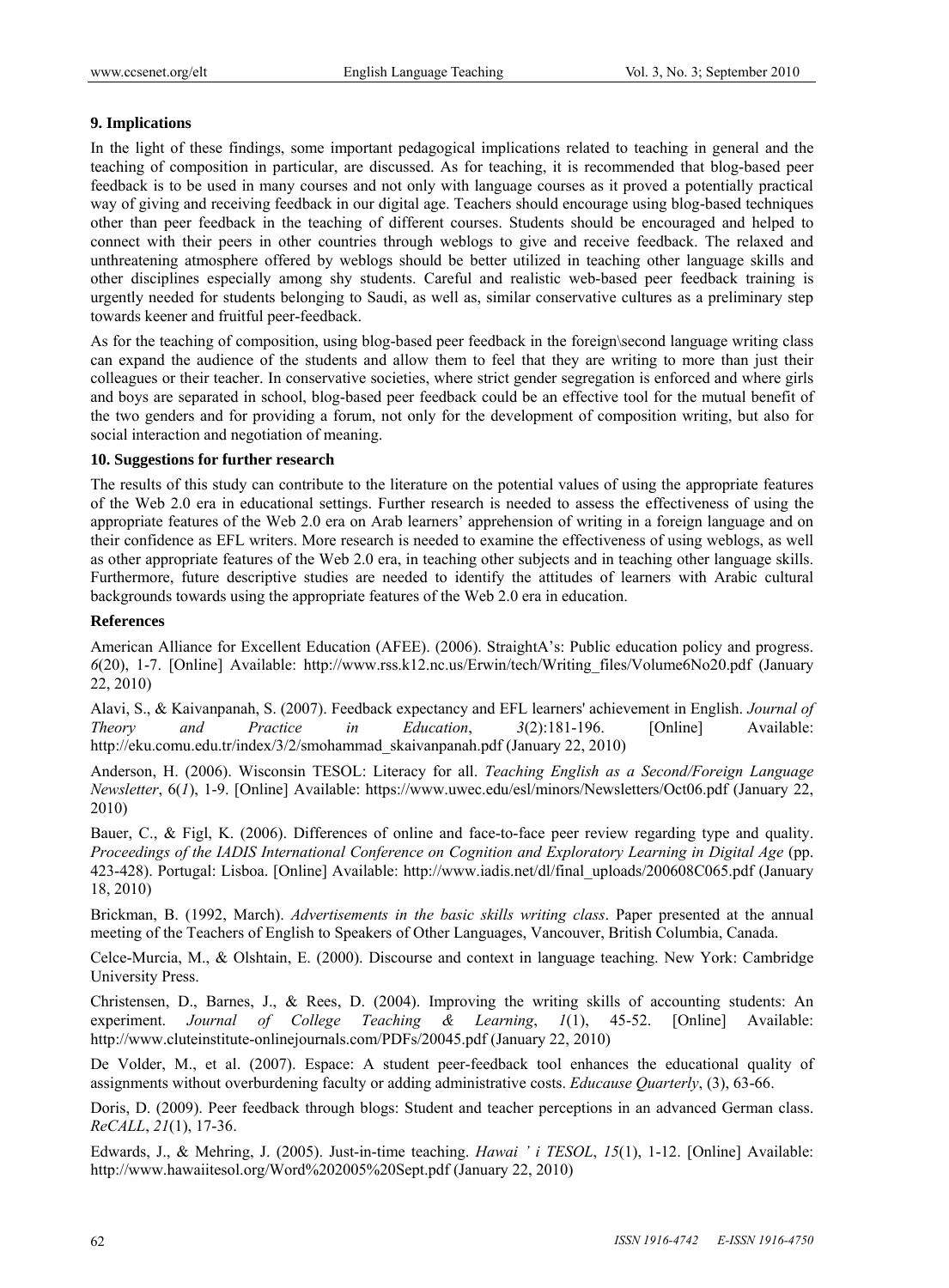Ernst, B. (2005). To blog or not to blog? Teaching English as a Second/Foreign Language Newsletter, *4*(2), 1-11.

Ertmer, P., et al. (2007). Using peer feedback to enhance the quality of student online postings: An exploratory study. *Journal of Computer-Mediated Communication, 12(*2), article four. [Online] Available: http://jcmc.indiana.edu/vol12/issue2/ertmer.html (January 22, 2010)

Fellner, T., & Apple, M. (2006). Developing writing fluency and lexical complexity with blogs. *The JALT CALL Journal*, *2*(1), 15-26. [Online] Available: http://jaltcall.org/journal/articles/2\_1\_Fellner.pdf (January 13, 2010)

Gielen, S., Tops, L., Dochy, F., Onghena, P., & Smeets, S. (2010). A comparative study of peer and teacher feedback and of various peer feedback forms in a secondary school writing curriculum. *British Educational Research*, *36*(1), 143-162.

Godwin-Jones, B. (2003). Emerging Technologies. Blogs and Wikis: Environments for on-line collaboration. *Language Learning & Technology*, *7*(2), 12-16.

Graham, S., & Perin, D. (2007). Writing next: Effective strategies to improve writing of adolescents in middle and high schools. A report to Carnegie Corporation of New York, Washington, DC: Alliance for Excellent Education. pp. 1-66. [Online] Available: http://www.all4ed.org/files/archive/publications/WritingNext/WritingNext.pdf (January 22, 2010)

Guardado, M. & Shi, L. (2007). ESL students' experiences of online peer feedback, *Computers and Composition 24*, 443–461

Hall, J. (2006). A story of using weblogs in English teacher training. In K. Bradford-Watts, C. Ikeguchi & M. Swanson (Eds.), *Proceedings of the JALT 2005 Conference*, (pp. 723-734). Tokyo.

Ho, M., & Savignon, S. (2007). Face-to-face and computer-mediated peer review in EFL writing. *CALICO Journal*, *24* (2), 269-290.

Jack, E. (2009). Don't let poor writing stifle company growth. *American Society for Training and Development*, [Online] Available: http://findarticles.com/p/articles/mi\_m4467/is\_200910/ai\_n42041656/ (January 12, 2010)

Jones, S. (2006). Blogging and ESL Writing: A case study of how students responded to the use of weblogs as a pedagogical tool for the writing process approach in a community college ESL writing class. Unpublished doctoral dissertation, Faculty of the Graduate School of the University of Texas at Austin.

Lin, H., & Chien, P. (2009). An investigation into effectiveness of peer feedback. *Journal of Applied Foreign Languages Fortune Institute of Technology*, *3*, 79-87.

Lu, R., & Bol, L. (2007). A Comparison of anonymous versus identifiable e-peer review on college student writing performance and the extent of critical feedback. *Journal of Interactive Online Learning*, *6*(2), 100-115.

Lundstrom, K. (2006). Teaching writing through peer revising and reviewing. Unpublished doctoral dissertation, The Faculty of Brigham Young University.

Miranda, N. (2003). Non-native English speaking teachers' continuous improvement: A double challenge, *NNEST NEWSLETTER*, *5*(1), 1-4. [Online] Available: http://nnest.moussu.net/news/news5\_1.pdf (January 22, 2010)

Mulder, R., & Pearce, J. (2007). PRAZE: Innovating teaching through online peer review. In ICT: Providing choices for learners and learning. *Proceedings of The 24th Annual Ascilite Conference, Nanyang Technological University* (PP. 727-736). Singapore: Nanyang. [Online] Available: http://www.ascilite.org.au/conferences/singapore07/procs/mulder.pdf (January 20, 2010)

Mynard, J. (2007). A blog as a tool for reflection for English language learners. *The Philippine ESL Journal*, *1*, 77-90. [Online] Available: http://www.philippine-esl-journal.com/August-2008-Vol1.pdf (January 20, 2010)

Namvar, Y., Naderi, E., Shariatmadari, A. & Seifnaraghi, M. (2009). Studying the impact of web-based learning (weblog) with a problem solving approach on student's reflective thinking. *iJET*, *4*(4), 33-38. [Online] Available: http://www.uh.cu/static/documents/STA/Studying%20Impact%20WebBased%20Learning.pdf (January 18, 2010)

Olshtain, E. (2001). Functional tasks for mastering the mechanics of writing and going just beyond. In M. Celce-Murcia (Ed.), *Teaching English as a second or foreign language* (PP. 206-217), 3rd edition. USA: Heinle& Heinle.

Rourke, A., Mendelssohn, J., Coleman K., & Allen, B. (2008). Did I mention it's anonymous? The triumphs and pitfalls of online peer review. In Hello! Where are you in the landscape of educational technology? *Proceedings of the Ascilite 2008 Conference, Institute of Teaching and Learning, Deakin University* (pp. 830-840). Australia: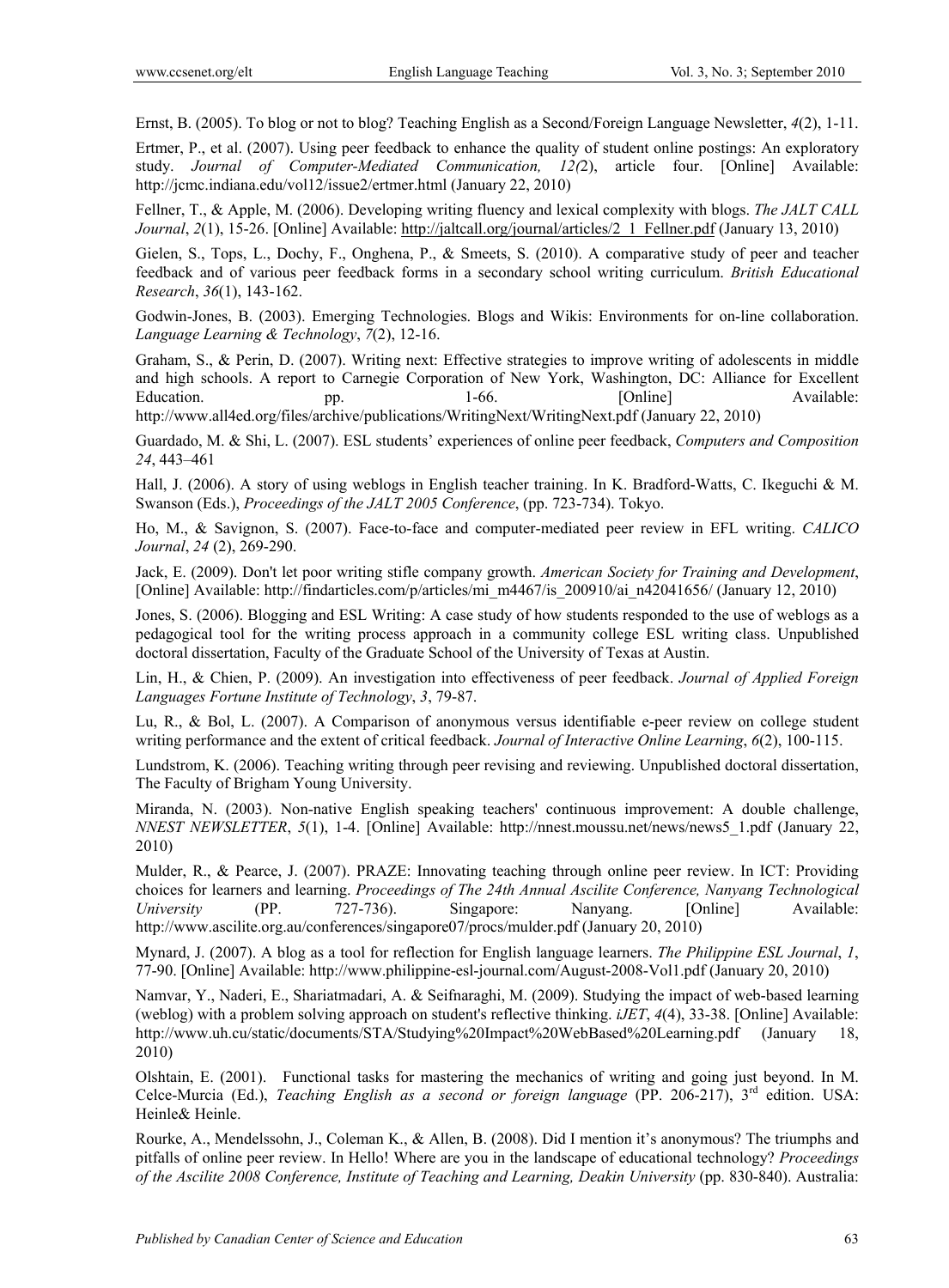Melbourne. [Online] Available: http://www.ascilite.org.au/conferences/melbourne08/procs/rourke.pdf (January 20, 2010)

Saunders, D. (1992). Peer tutoring in higher education. *Studies in Higher Education, 17*(2), 211-218.

Sun, Y. (2009). Voice blog: An exploratory study of language learning. *Language Learning & Technology*, *13*(2), 88-103.

Ulrich, T., Michenzi, A., & Blouch, W. (2003). CPAs assess the development of professional skills of recent accounting graduates. *Journal of the Academy of Business Education*, *4*, 126-137. [Online] Available: http://www.abe.sju.edu/toc.html (January 16, 2010)

Ware, P., & O'Dowd, R. (2008). Peer feedback on language form in telecollaboration. *Language Learning & Technology*, *12*(1), 43-63.

Wu, C. (2006). Blogs in TEFL: A new promising vehicle. *US-China Education Review*, *3*(5), 69-73. [Online] Available: http://www.teacher.org.cn/doc/ucedu200605/ucedu20060512.pdf (January 10, 2010)

Xie, Y., & Sharma, P. (2004). Students' lived experience of using weblogs in a class: An exploratory study. *Proceedings of the Annual Conference for the association of Educational Communications and Technology* (pp.839-846). Chicago: IL [Online] Available: http://www.blocdeblocs.net/doctorat/2007/11/12/students%e2%80%99-lived-experience-of-using-weblogs-in-aclass-an-exploratory-study/ (January 27, 2010)

# **Appendix (1):Pre-post Persuasive Writing Test**

# *King Khalid University*

*Community College in Bisha*

# *Intensive English program (2)*

# **Persuasive Writing Pre-Test**

# **DIRECTIONS**

- 1. This is a test of your persuasive writing.
- 2. You will have thirty (30) minutes to finish it.
- 3. The test comprises only one writing prompt.
- 4. You are asked to write on this writing prompt.

5. Before you begin planning and writing, read the writing prompt carefully to understand exactly what you are being asked to do.

6. Your writing will be evaluated on the evidence it provides of your ability to meet five main criteria of persuasive writing; statement of position; reasons supporting your position; anticipating opposing viewpoints or reasons against your position; organization of your writing;; and writing conventions.

7. Try planning before you write.

8. You may use the unlined pages in this test booklet to plan your writing. These pages will not be scored. Your writing only on the lined pages will be scored. You may not need all the lined pages, but to ensure you have enough room to finish, do NOT skip lines.

9. You may write corrections or additions neatly between the lines of your essay, but do NOT write in the margins of the lined pages. Illegible essays cannot be scored, so you must write clearly.

10. If you finish before time is called, you may review your work. Lay your pen down immediately when time is called.

# **DO NOT TURN THIS PAGE UNTIL YOU ARE TOLD TO DO SO.**

# **The Persuasive Writing Pre-test Prompt**

Suppose that the company you are working in intends to make a television advertisement to attract buyers to its new product. This advertisement is intended to use sexual attraction as a tool of persuasion by drawing attention and interest to this product and consequently increasing sales.

Write a five-paragraph persuasive essay in which you support or criticize the use of sex in advertising. Clearly state your position and justify it using a series of clear, well-supported reasons. Make sure to anticipate and address opposing viewpoints or reasons against your position.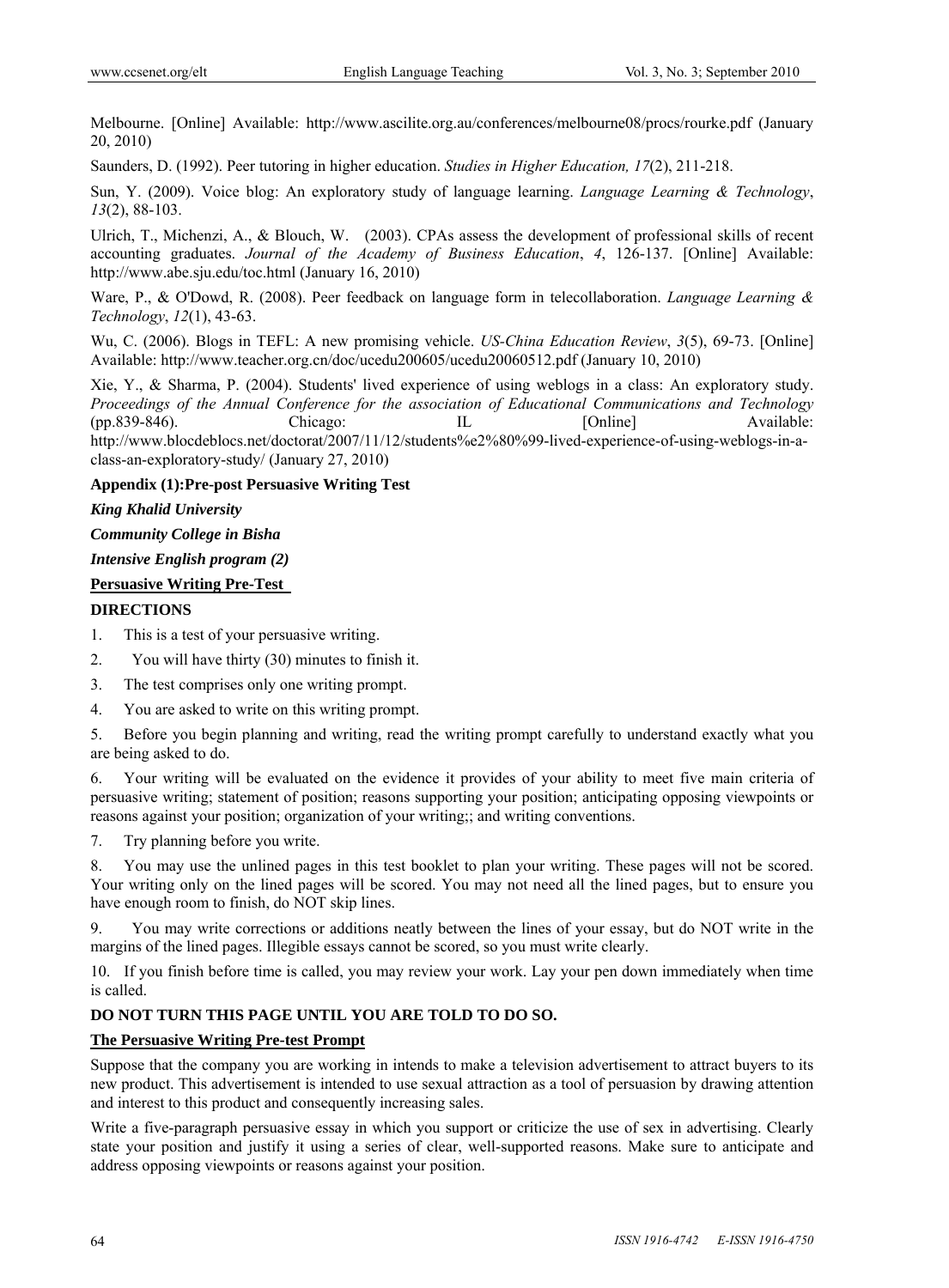# **END OF PRE-TEST**

## **The Persuasive Writing Post-test Prompt**

Suppose that, due to budget cuts, the manager decided to reduce the level of wages and salaries in the company you are working in. Of course, this action has its effects on the overall productivity of the company. Write a five-paragraph persuasive essay in which you persuade the manager why this is or is not a good idea.

Clearly state your position and justify it using a series of clear, well-supported reasons. Make sure to anticipate and address opposing viewpoints or reasons against your position.

#### **End of post-Test**

#### **Appendix (2): 5-point Scoring Rubric for the Persuasive Writing Pre-Post Test**

**Student Name:** ----------------------------------------- **Date:** ----------------------------------

|                                                                                                   | <b>Scoring Scale</b>                                                                                                                                                                                       |                                                                                                                                                                                                      |                                                                                                                                                                                                                                                                      |                                                                                                                                                                                                                                                                  |                                                                                                                                                                                                                                                               |              |  |
|---------------------------------------------------------------------------------------------------|------------------------------------------------------------------------------------------------------------------------------------------------------------------------------------------------------------|------------------------------------------------------------------------------------------------------------------------------------------------------------------------------------------------------|----------------------------------------------------------------------------------------------------------------------------------------------------------------------------------------------------------------------------------------------------------------------|------------------------------------------------------------------------------------------------------------------------------------------------------------------------------------------------------------------------------------------------------------------|---------------------------------------------------------------------------------------------------------------------------------------------------------------------------------------------------------------------------------------------------------------|--------------|--|
| Criteria                                                                                          | $\overline{\mathbf{4}}$                                                                                                                                                                                    | 3                                                                                                                                                                                                    | $\overline{\mathcal{L}}$                                                                                                                                                                                                                                             | 1                                                                                                                                                                                                                                                                | $\bf{0}$                                                                                                                                                                                                                                                      | <b>Score</b> |  |
| <b>Claim or Position</b>                                                                          | The student takes a<br>position or makes a<br>claim and explains<br>why it is debatable or<br>argumentative.                                                                                               | The student takes a<br>position or makes a<br>claim but does not<br>explain why it is<br>debatable or<br>argumentative                                                                               | The student takes a<br>position or makes a<br>claim but it is hidden,<br>confused, or vague.                                                                                                                                                                         | The student attempts<br>to take a position or<br>make a claim but his<br>position or his claim<br>cannot<br>be identified.                                                                                                                                       | The student does not<br>take a position or<br>make a claim at all.                                                                                                                                                                                            |              |  |
| <b>Reasons</b><br>Supporting the<br><b>Claim or the</b><br><b>Position</b>                        | The student provides<br>clear, accurate,<br>strong and sufficient<br>reasons to support his<br>position or his claim.                                                                                      | The student does not<br>provide sufficient<br>reasons to support his<br>position or his claim.                                                                                                       | The student provides<br>limited reasons that do<br>not support his position<br>or his claim well.                                                                                                                                                                    | The student attempts<br>to provide reasons to<br>support his position<br>or claim but the<br>reasons provided are<br>unconvincing and<br>unrelated to<br>his position or his<br>claim.                                                                           | The student<br>provides no reasons<br>at all that support<br>his position or his<br>claim.                                                                                                                                                                    |              |  |
| Opposing<br><b>Viewpoints or</b><br><b>Reasons against</b><br>the Claim or the<br><b>Position</b> | The student<br>anticipates opposing<br>viewpoints or reasons<br>against his claim or<br>his position and he<br>addresses them<br>successfully and<br>thoroughly.                                           | The student anticipates<br>and discusses opposing<br>viewpoints or reasons<br>against his claim or his<br>position, but leaves out<br>important reasons.                                             | The student anticipates<br>opposing viewpoints or<br>reasons against his<br>claim or his position<br>but fails to explain<br>them in a way that<br>strengthens his claim<br>or his position.                                                                         | The student attempts<br>to anticipate some<br>opposing viewpoints<br>or reasons against his<br>claim or his position<br>but in vain.                                                                                                                             | The student does not<br>anticipate opposing<br>viewpoints and give<br>no reasons against<br>his claim or his<br>position at all.                                                                                                                              |              |  |
| Organization                                                                                      | The student's writing<br>is clearly developed<br>and well organized; it<br>has a convincing<br>opening, strong<br>informative body and<br>satisfying<br>conclusion.<br>Paragraph format is<br>appropriate. | The student's writing is<br>reasonably developed<br>but lacks clarity. It has a<br>beginning, middle and<br>an end. It generally uses<br>appropriate paragraph<br>format.                            | The student's writing is<br>usually organized but<br>sometimes gets off<br>topic. There is a<br>number of errors in<br>paragraph format.                                                                                                                             | The student attempts<br>to structure his<br>writing but the<br>structure is<br>unsuccessfully<br>developed.                                                                                                                                                      | The student's<br>writing is aimless<br>and totally lacks<br>organization.                                                                                                                                                                                     |              |  |
| Writing<br><b>Conventions</b>                                                                     | The student's writing<br>exhibits no<br>grammatical,<br>spelling, or<br>punctuation errors. It<br>consistently, exhibits<br>variety in sentence<br>structure and<br>accuracy in word<br>choice.            | The student's errors in<br>grammar, spelling, or<br>punctuation do not<br>interfere with<br>understanding. His<br>writing exhibits some<br>variety in sentence<br>structure and good word<br>choice. | The student's errors in<br>grammar, spelling, or<br>punctuation sometimes<br>interfere with<br>understanding.<br>His writing exhibits<br>uneven control over<br>sentence boundaries<br>and sentence structure.<br>It may exhibit some<br>inaccurate word<br>choices. | The student's errors<br>in grammar, spelling,<br>or punctuation<br>interfere<br>with understanding<br>in much of the<br>writing. It exhibits<br>minimal control over<br>sentence boundaries<br>and sentence<br>structure. Word<br>choice is often<br>inaccurate. | The student's errors<br>in grammar,<br>spelling, or<br>punctuation<br>severely<br>hinder<br>understanding<br>across the whole<br>writing. It exhibits<br>no control over<br>sentence boundaries<br>and<br>sentence structure<br>and inaccurate word<br>choice |              |  |
| in all the writing.<br><b>Total Score</b>                                                         |                                                                                                                                                                                                            |                                                                                                                                                                                                      |                                                                                                                                                                                                                                                                      |                                                                                                                                                                                                                                                                  |                                                                                                                                                                                                                                                               |              |  |

*Published by Canadian Center of Science and Education* 65